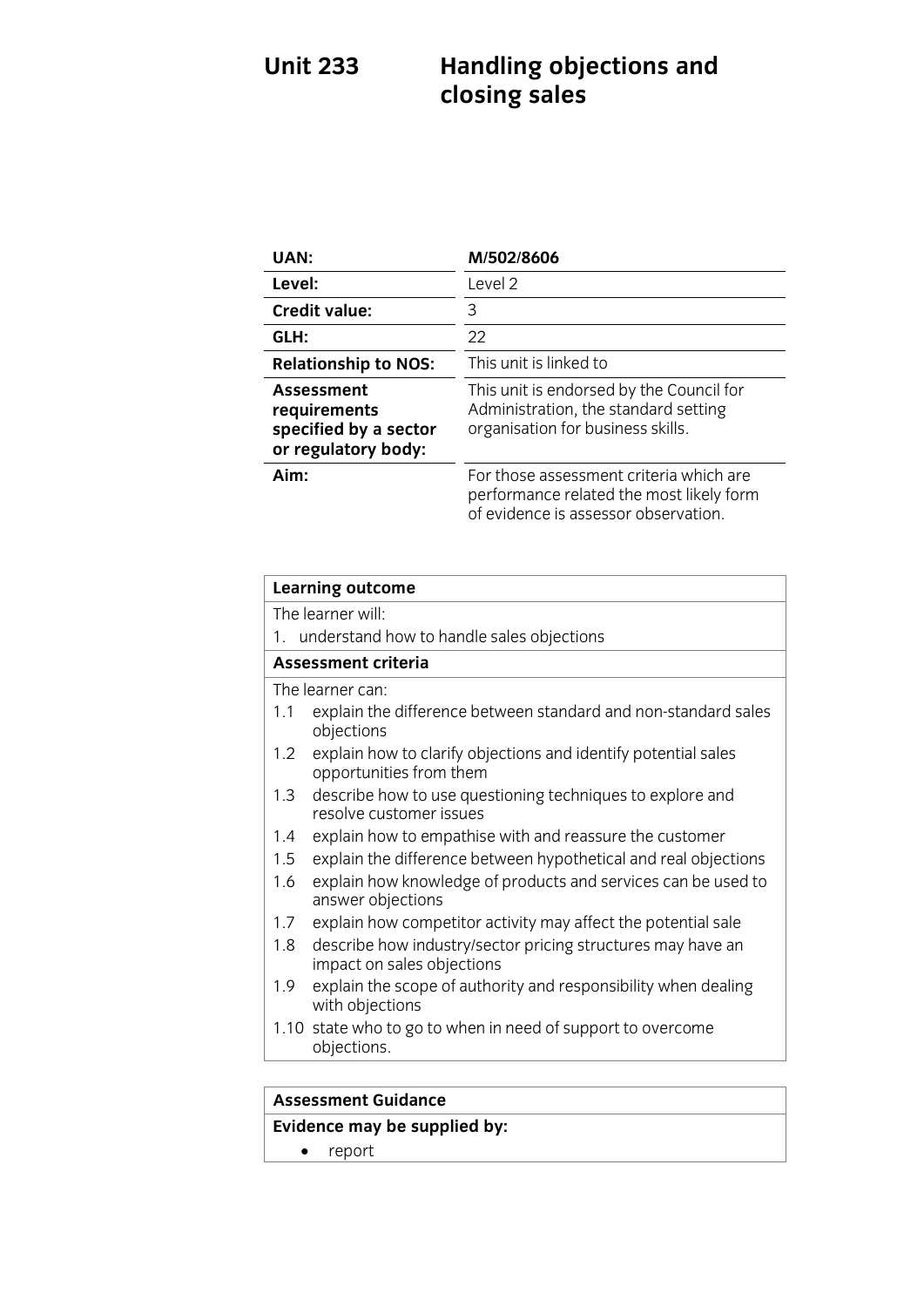- product<br>• professi
- professional discussion
- questioning

## **Learning outcome**<br>The learner will:

2. understand how to close the sale

Assessment criteria

The learner can:

- 2.1 explain how to identify verbal and non-verbal buying signals as signs of whether to move towards closing the sale
- 2.2 explain how to perform a trial close
- 2.3 explain how to identify further potential add-on, up-selling or cross-selling opportunities prior to closing the sale
- $2.4$ explain potential barriers to closing the sale
- $2.5$  explain a range of ways to close the sale <u>2.5 exploration and ways to close the sale.</u>

#### **Assessment Guidance**

#### **Evidence may be supplied by:**

- **Evidence may be supplied by:**
	- report<br>• product • product<br>• professie
	- professional discussion<br>• questioning
	- questioning

## **Learning outcome**<br>The learner will:

3. be able to handle objections

#### Assessment criteria

The learner can:

- 3.1 clarify the nature and extent of objections
- 3.2 explain to the customer the concessions available within the scope of authority
- 3.3 follow organisational procedures for dealing with objections
- 3.4 promote the benefits of products and/or services to overcome obiections
- 3.5 use testimonials to overcome objections
- 3.6 refer to those in authority when dealing with objections outside the scope of own authority.  $\frac{1}{\sqrt{2}}$  the scope of our authority.

### **Assessment Guidance Evidence** may be supplied by:

- observation
- product<br>• professie
- professional discussion<br>• questioning
- questioning